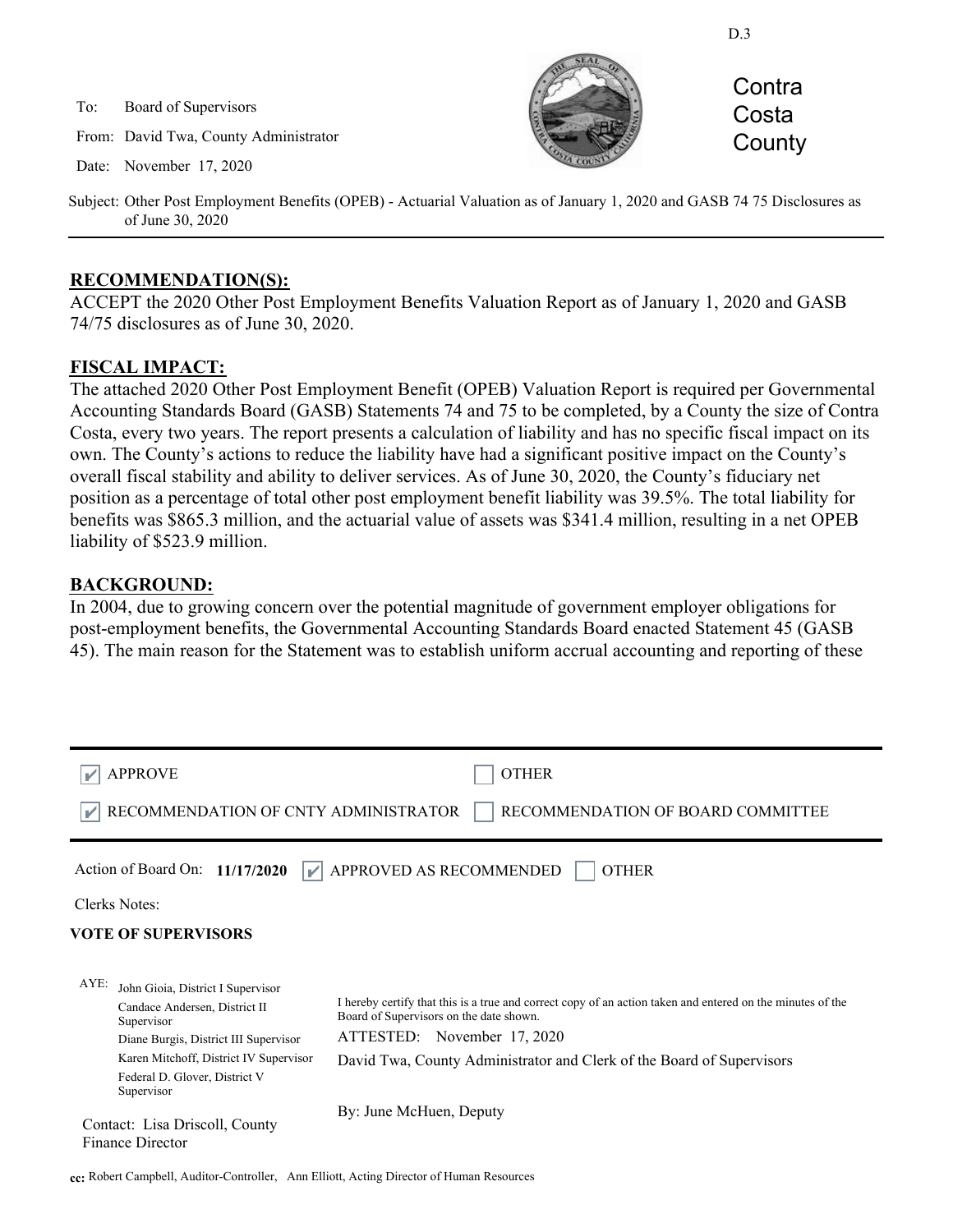## BACKGROUND: (CONT'D)

governmental liabilities much like under the Financial Accounting Standards Board (FASB) rules that already applied to the private sector for OPEBs (and GASB 25 and 27 statements that already applied to governmental pension liabilities). Accrual accounting was needed to report the cost of providing government services over the working lifetime of employees providing the services rather than just the "pay-as-you-go" (paygo) cost that was not realized until after those employees retired.

Pursuant to GASB 45 requirements, Contra Costa County ordered its initial actuarial report in 2006. The 2006 report valued the County's unfunded liability for retiree medical costs at \$2.6 billion based upon a cash discount rate. This outstanding liability, if fully amortized over the following 30 years, would have necessitated an Annual Required Contribution (ARC) of \$216 million. At that point in time, \$216 million would have been six times the amount that the County was paying toward retiree health care costs on a paygo basis.

In June, 2007, the County established a funding target of 100% of the potential liability for the retiree population. At that time, retirees accounted for approximately 40% of the liability population. That figure is now 44% and is expected to continue to grow. Partial pre-funding began in 2008 with an annual County allocation of \$20 million. Although the County has made great strides towards reducing and funding the liability, the liability remains underfunded at 39.5%. Pursuant to County Ordinance No. 2014-04, the annual resources of \$20 million will be increased by \$47 million to \$67 million in FY 2022/23 when the County retires its remaining Pension Obligation Bond.

As is described in the previous reports and in the table below, the County has taken significant actions to address and to reduce its OPEB liability since the initial report of 2006. Interim valuation results have been presented to the Board of Supervisors, pursuant to California Government Code 7507, since the 2008 report. For comparison purposes, the table below compares bi-annual GASB 45 valuation results at fiscal year-end (FYE).

|                                             | <b>FYE 2006</b> | <b>FYE 2008</b> | <b>FYE 2010</b> | <b>FYE 2012</b> | <b>FYE 2014</b> | <b>FYE 2016</b> |
|---------------------------------------------|-----------------|-----------------|-----------------|-----------------|-----------------|-----------------|
| Total Accrued Actuarial Liability           | 2,571,650,000   | 2,367,023,000   | 1.046.113.000   | 1.033.801.000   | 923.848.000     | 939.053.000     |
| Assets                                      |                 |                 | 25.048.000      | 65,491,000      | 129.426.000     | 174,724,000     |
| Unfunded Accrued Actuarial Liability (UAAL) | 2.571.650.000   | 2.367.023.000   | 1.021.065.000   | 968.310.000     | 794,422,000     | 764.329.000     |
| Normal Cost                                 | 130.604.000     | 116.079.000     | 29.754.000      | 27,493,000      | 28,666,000      | 29.032.000      |
| Amortization of UAAL                        | 85,721,000      | 139.058.000     | 74,000,000      | 72,242,000      | 59.872.000      | 60,138,000      |
| Annual Required Contribution (ARC)          | 216.325.000     | 255.137.000     | 103.754.000     | 99.735.000      | 88.538.000      | 89,170,000      |
| <b>Actives</b>                              | 8.428           | 8.563           | 8.013           | 7.720           | 8.089           | 8.645           |
| <b>Retirees and Survivors</b>               | 4.856           | 5.813           | 5.251           | 5.941           | 6.206           | 6.396           |
| <b>Total Counts</b>                         | 13.284          | 14.376          | 13.264          | 13.661          | 14.295          | 15.041          |
| Discount Rate                               | 4.5%            | 4.5%            | 6.32%           | 6.32%           | 570%            | 5.70%           |

In June 2015, the Governmental Accounting Standards Board (GASB) released new accounting standards for public sector postretirement benefit programs and the employers that sponsor them.

GASB Statements 74 and 75 overhauled the standards for accounting and financial reporting for postemployment benefits other than pensions (OPEB). They replaced the current statements, GASB 43 and 45 and are intended to improve the decision-usefulness of information in employer and governmental nonemployer contributing entity financial reports and enhance its value for assess accountability and interperiod equity by requiring recognition of the entire OPEB liability in the county's financial statements and a more comprehensive measure of OPEB expense. The new GASB statements require a liability for OPEB obligations, known as the net OPEB liability, to be recognized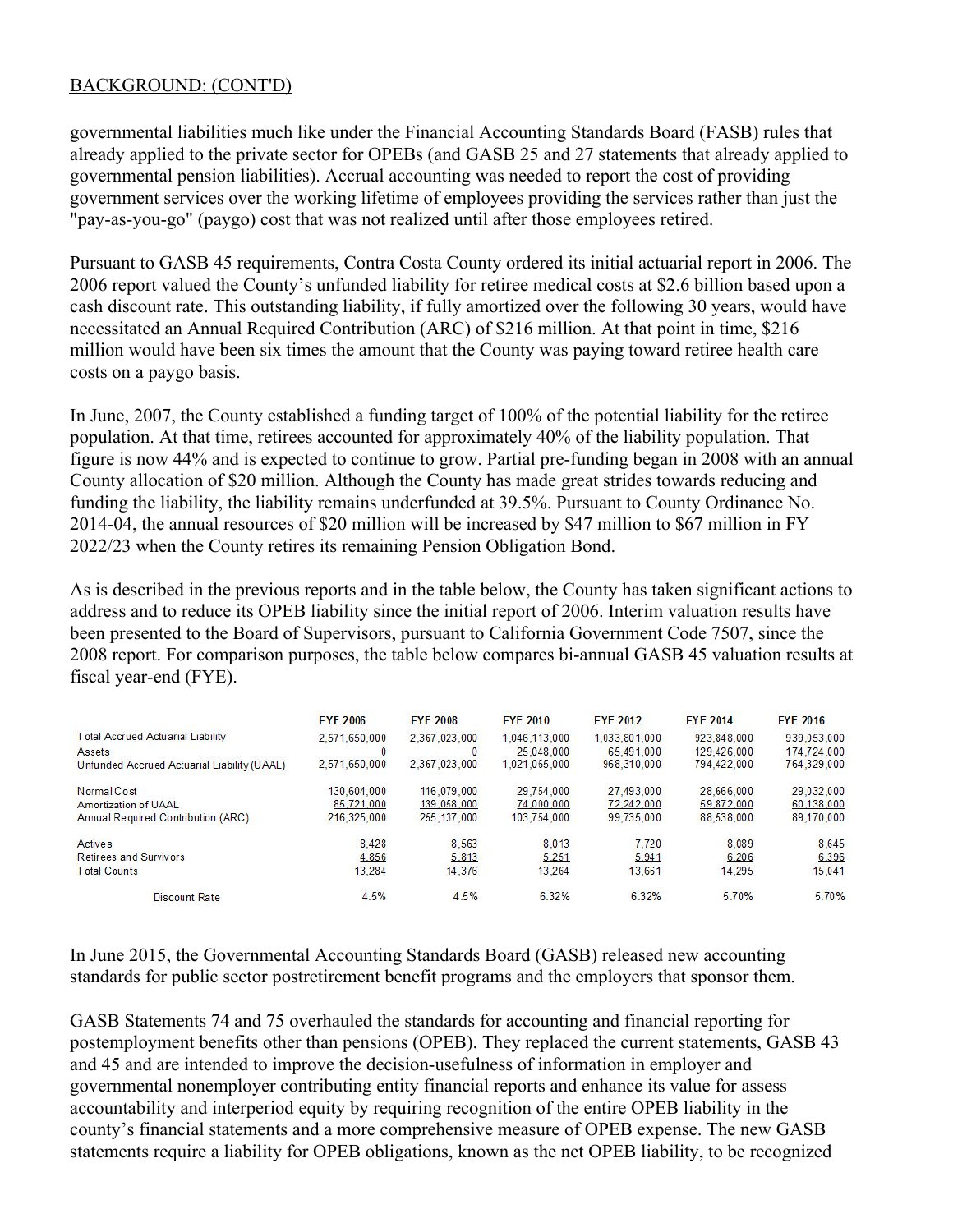on the balance sheet of the plan and the participating employers. In addition, an OPEB expense is recognized in the income statement of the participating employers.

In the last year the OPEB liability decreased significantly. The biggest reasons are: -Health Cost trends are lower – in part due to the permanent repeal of the Excise (Cadillac) tax in December 2019, and in part due to the elimination of a Health Insurer fee charged by the Federal government.

-New demographic assumptions from the CCCERA pension valuation (i.e. retirement rates, mortality rates) have changed resulting in lower liability.

-The assumed percentage of retiring employees who elect health coverage moved downward from 90% to 85%.

-Increases in health costs were lower than expected. In addition, there were fewer covered dependent children of retirees. As we include a cost for dependent children, the lower child count is reflected in liability reduction due to lower health costs.

-Demographic experience was favorable. Note demographic experience looks back to last valuation and compares the assumed change in liability from last valuation date to current valuation date to actual experience. This is different from the demographic assumption changes mentioned above which are forward looking and capture the change in liability due to changes in assumptions that affect future demographic patterns. Part of the large demographic experience gain is due to a number of retirees who opted out of health coverage, but kept dental coverage. This is known as a lapse in coverage. We do not assume retirees will drop coverage in the future (i.e. we assume current retirees will maintain their coverage for their lifetimes).

-One change that increased liability was lowering our discount rate from 6.15% to 5.85% per year.

As of June 30, 2020, the County's position is as follows:

| Total OPEB Liability   | \$865,362,000 |  |  |
|------------------------|---------------|--|--|
| Fiduciary Net Position | \$341,429,000 |  |  |
| Net OPEB Liability     | \$523,933,000 |  |  |
| Active                 | 9,115         |  |  |
| Retirees and Survivors | 7,039         |  |  |
| Total Counts           | 16,154        |  |  |
| Discount Rate          | 5.85%         |  |  |

# Summary

Since 2006, the County has reduced its net OPEB liability by 80%. The County's annual trust deposit of \$20 million combined with the annual pay-go cost funded by the County (\$57.1 million for FY 2019-2020) shows great progress, and meets the Actuarially Determined Contribution for pre-funding (\$67.9 million). However, a 39.5% funded level does not yet meet the targeted level of 44%. The Board of Supervisors, through the County Administrator's Office will continue to work towards a financial balance between the provision of necessary services to the public and provision of competitive health care benefits for employees and retirees. These efforts will not only help to ensure the County's overall fiscal stability and ability to deliver services, but will also increase the likelihood that health care benefits will be available to our employees and retirees in the future.

None of these reductions could have been achieved without the support and cooperation of our employees. Continued negotiations toward Countywide health care cost containment strategies and the redirection of designated future resources remain key to reducing the OPEB liability. The Board of Supervisors continues to make significant progress toward a solution for one of the biggest fiscal